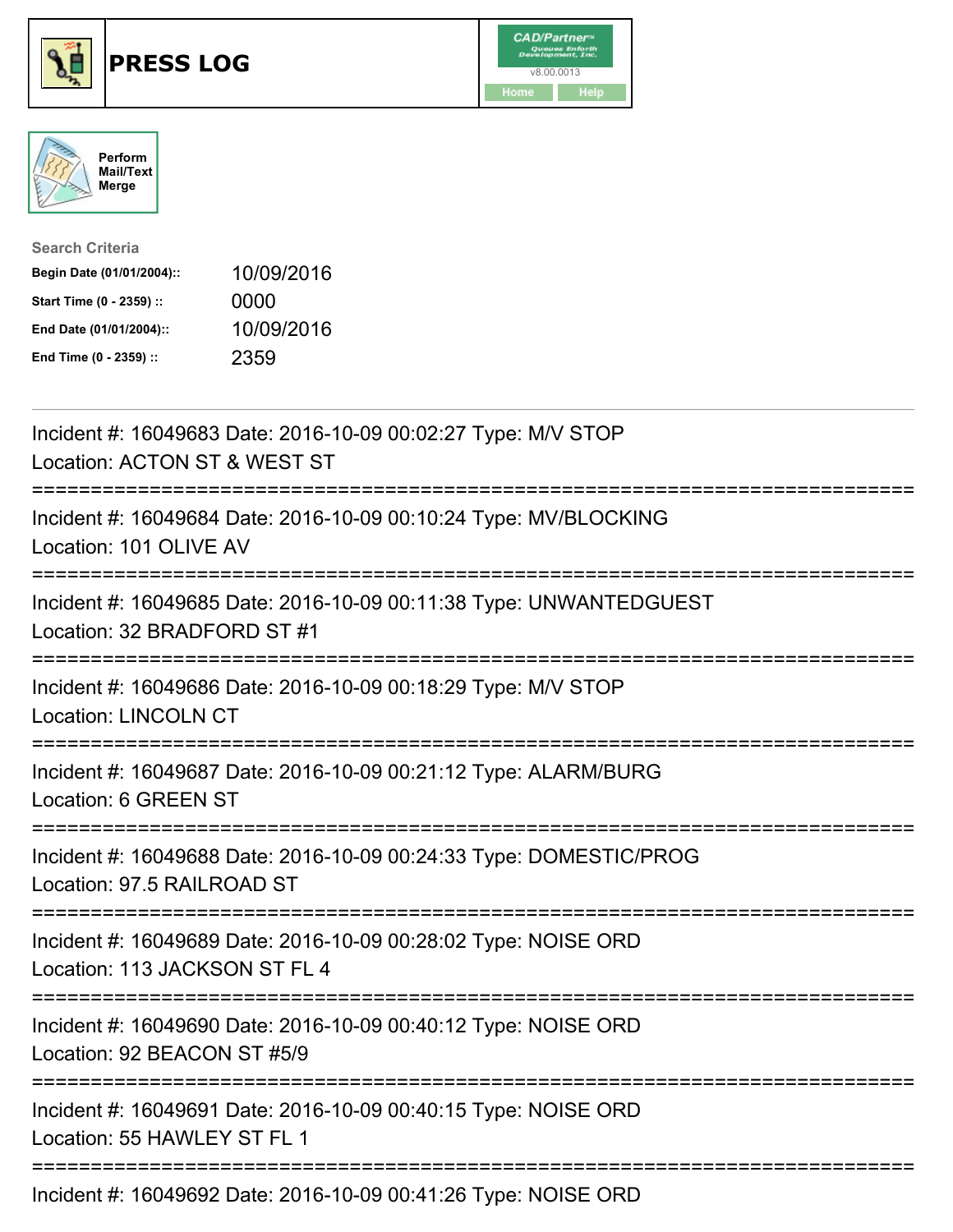| Location: 15 HAMILTON ST                                                                                                                                           |
|--------------------------------------------------------------------------------------------------------------------------------------------------------------------|
| Incident #: 16049693 Date: 2016-10-09 00:41:28 Type: DISORDERLY<br>Location: 90 CROSS ST                                                                           |
| Incident #: 16049694 Date: 2016-10-09 00:55:51 Type: SUS PERS/MV<br>Location: 300 HAMPSHIRE ST                                                                     |
| Incident #: 16049695 Date: 2016-10-09 00:55:54 Type: DISORDERLY<br>Location: 28 HOLLY SY                                                                           |
| Incident #: 16049696 Date: 2016-10-09 00:57:44 Type: ANIMAL COMPL<br><b>Location: PERRY AV</b>                                                                     |
| Incident #: 16049697 Date: 2016-10-09 01:08:45 Type: FIGHT<br>Location: SUBWAY / ESSEX & MILL<br>:=====================================<br>======================= |
| Incident #: 16049698 Date: 2016-10-09 01:17:14 Type: NOISE ORD<br><b>Location: ROBINSON CT</b>                                                                     |
| Incident #: 16049699 Date: 2016-10-09 01:28:09 Type: TOW/REPOSSED<br>Location: 135 GLENN ST                                                                        |
| ======================<br>Incident #: 16049700 Date: 2016-10-09 01:31:43 Type: HIT & RUN M/V<br>Location: 156 WILLOW ST                                            |
| :=====================================<br>Incident #: 16049701 Date: 2016-10-09 01:39:31 Type: NOISE ORD<br>Location: 184 PARK ST                                  |
| =======================<br>Incident #: 16049702 Date: 2016-10-09 01:46:27 Type: NOISE ORD<br>Location: 163 PARK ST FL 1                                            |
| Incident #: 16049703 Date: 2016-10-09 01:53:44 Type: INVESTIGATION<br>Location: 120 BRADFORD ST                                                                    |
| Incident #: 16049704 Date: 2016-10-09 01:54:15 Type: TOW/REPOSSED<br>Location: 162 SANBORN ST                                                                      |
| Incident #: 16049705 Date: 2016-10-09 01:57:11 Type: MAN DOWN<br>Location: 8 INMAN ST #1                                                                           |
|                                                                                                                                                                    |

Incident #: 16049707 Date: 2016-10-09 02:00:52 Type: A&B PAST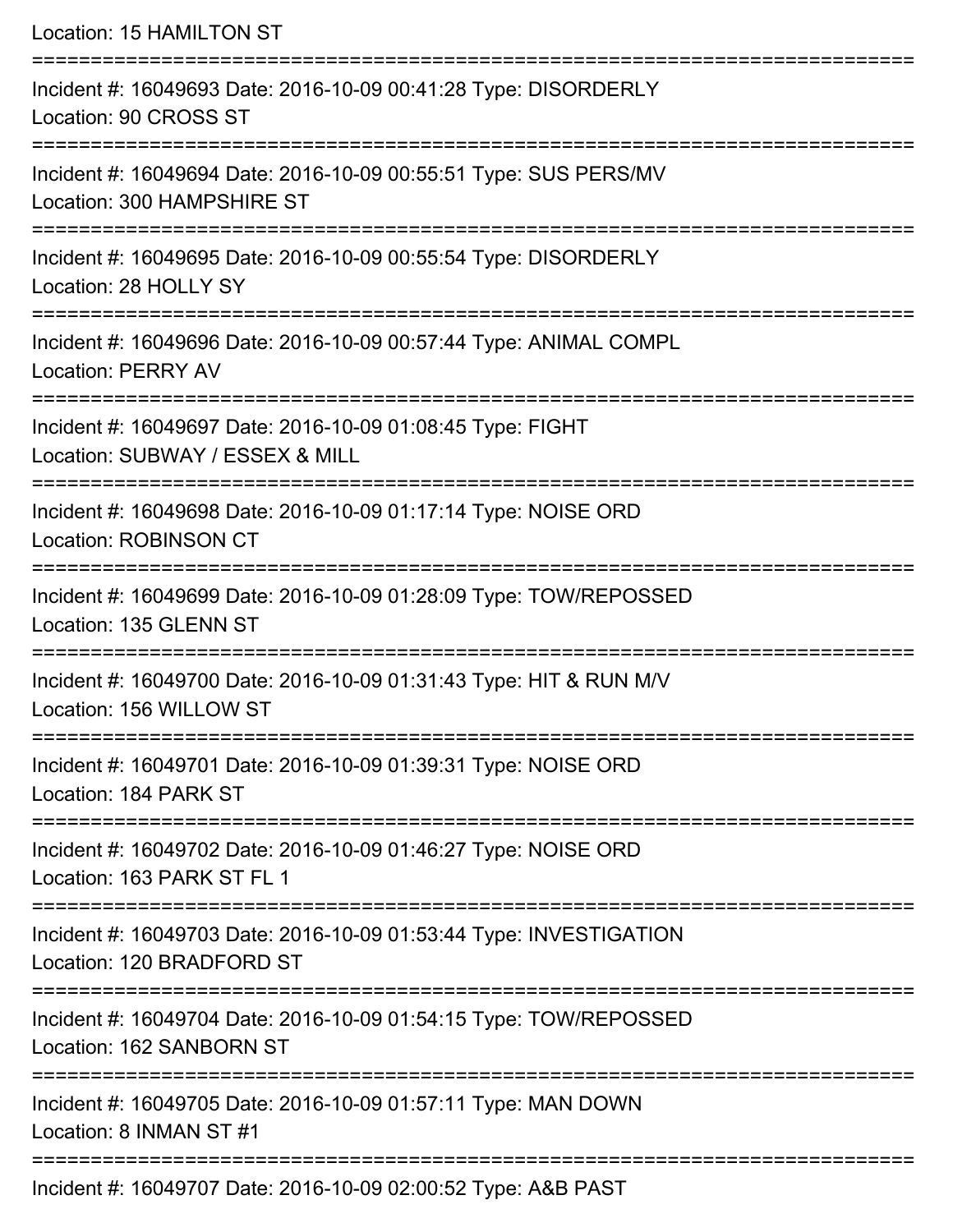| Incident #: 16049706 Date: 2016-10-09 02:03:00 Type: BUILDING CHK<br>Location: 703 HAVERHILL ST                          |
|--------------------------------------------------------------------------------------------------------------------------|
| Incident #: 16049708 Date: 2016-10-09 02:05:56 Type: NOISE ORD<br>Location: 264 E HAVERHILL ST #7 FL 1                   |
| Incident #: 16049709 Date: 2016-10-09 02:07:01 Type: NOISE ORD<br>Location: 9 GARFIELD ST                                |
| Incident #: 16049710 Date: 2016-10-09 02:08:32 Type: NOISE ORD<br>Location: 163 PARK ST FL 1                             |
| Incident #: 16049711 Date: 2016-10-09 02:18:46 Type: NOISE ORD<br>Location: 87 ALDER ST FL 3                             |
| Incident #: 16049712 Date: 2016-10-09 02:28:12 Type: B&E/MV/PROG<br>Location: 65 BEACON ST                               |
| Incident #: 16049713 Date: 2016-10-09 02:35:00 Type: MISSING PERS<br>Location: 40 SALEM ST                               |
| Incident #: 16049714 Date: 2016-10-09 02:36:51 Type: NOISE ORD<br>Location: 3 BARNARD RD                                 |
| Incident #: 16049715 Date: 2016-10-09 02:37:39 Type: NOISE ORD<br>Location: 35 SALEM ST                                  |
| Incident #: 16049716 Date: 2016-10-09 02:39:40 Type: M/V STOP<br>Location: HAVERHILL ST & JACKSON ST                     |
| Incident #: 16049717 Date: 2016-10-09 02:40:13 Type: M/V STOP<br>Location: S BROADWAY & SALEM ST                         |
| Incident #: 16049718 Date: 2016-10-09 02:41:28 Type: BUILDING CHK<br>Location: LAWRENCE SENIOR CENTER / 155 HAVERHILL ST |
| Incident #: 16049719 Date: 2016-10-09 02:44:51 Type: M/V STOP<br>Location: BROADWAY & HAVERHILL ST                       |
| Incident #: 16049720 Date: 2016-10-09 02:49:13 Type: NOISE ORD                                                           |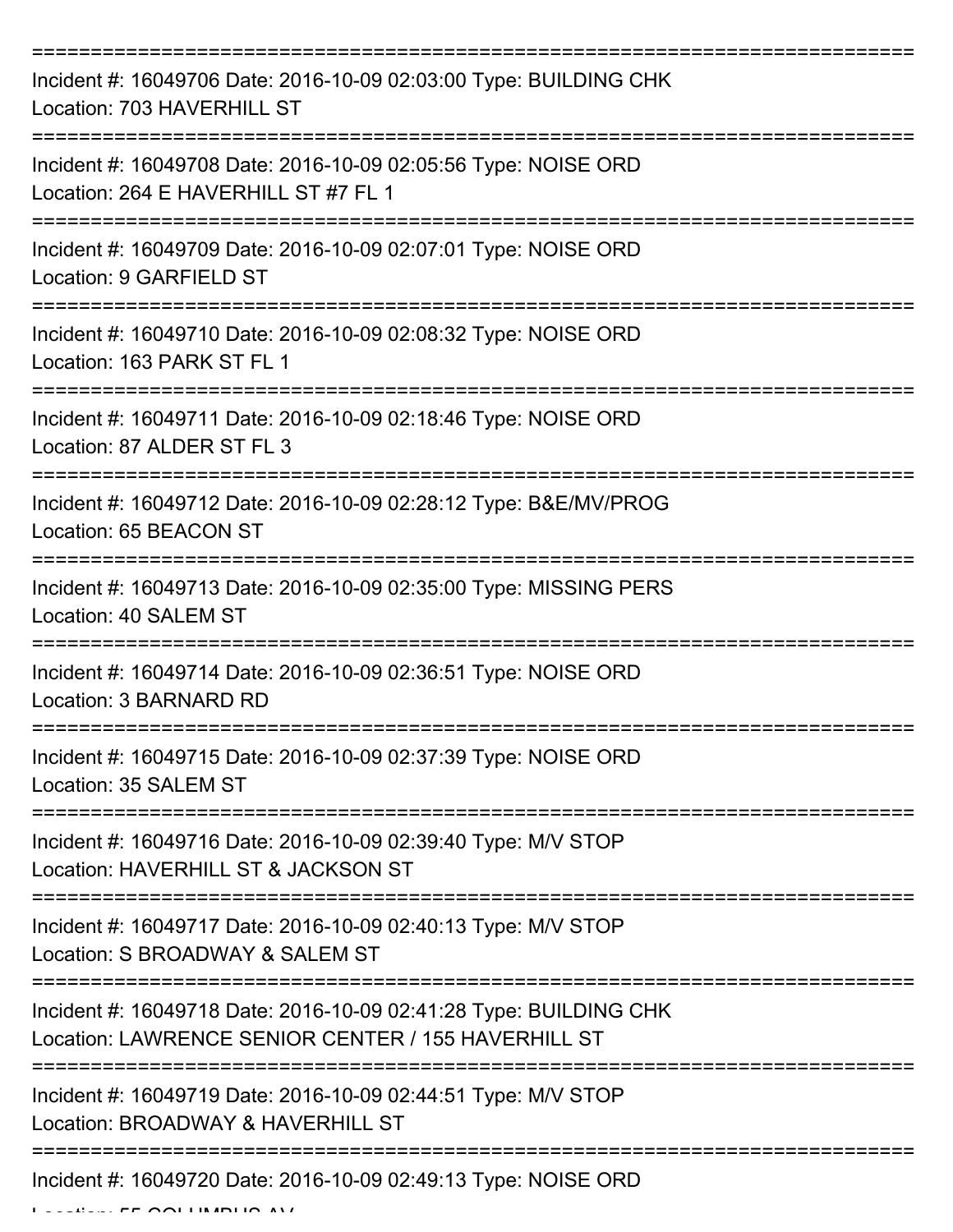| Incident #: 16049721 Date: 2016-10-09 02:54:16 Type: M/V STOP<br><b>Location: LINCOLN CT</b>                           |
|------------------------------------------------------------------------------------------------------------------------|
| Incident #: 16049722 Date: 2016-10-09 02:57:08 Type: GUN CALL<br>Location: 9 DAISY ST FL 2                             |
| Incident #: 16049723 Date: 2016-10-09 02:58:14 Type: NOISE ORD<br>Location: 311 LAWRENCE FL 1                          |
| Incident #: 16049724 Date: 2016-10-09 02:59:22 Type: M/V STOP<br>Location: LAWRENCE ST & MYRTLE ST                     |
| Incident #: 16049725 Date: 2016-10-09 03:00:09 Type: DOMESTIC/PROG<br>Location: 279 SALEM ST #2                        |
| Incident #: 16049727 Date: 2016-10-09 03:01:34 Type: SUS PERS/MV<br>Location: TOW ABANDONED / 26 CHARDON ST            |
| Incident #: 16049726 Date: 2016-10-09 03:01:40 Type: A&B PAST<br>Location: BROADWAY & ESSEX ST                         |
| Incident #: 16049728 Date: 2016-10-09 03:11:01 Type: BUILDING CHK<br>Location: COMMONWEALTH MOTORS / 1 COMMONWEALTH DR |
| Incident #: 16049729 Date: 2016-10-09 03:16:13 Type: FIGHT<br>Location: LAWRENCE ST & PARK ST                          |
| Incident #: 16049730 Date: 2016-10-09 03:18:21 Type: M/V STOP<br><b>Location: LINCOLN CT</b>                           |
| Incident #: 16049731 Date: 2016-10-09 03:20:35 Type: B&E/MV/PROG<br>Location: 97 HANCOCK ST                            |
| Incident #: 16049732 Date: 2016-10-09 03:44:10 Type: CK WELL BEING<br>Location: AMESBURY ST & LOWELL ST                |
| Incident #: 16049733 Date: 2016-10-09 03:50:26 Type: NOISE ORD<br>Location: 3 BARNARD RD                               |
| Incident #: 16049734 Date: 2016-10-09 03:57:51 Type: NOISE ORD                                                         |

Location: 352 HAMPSHIRE ST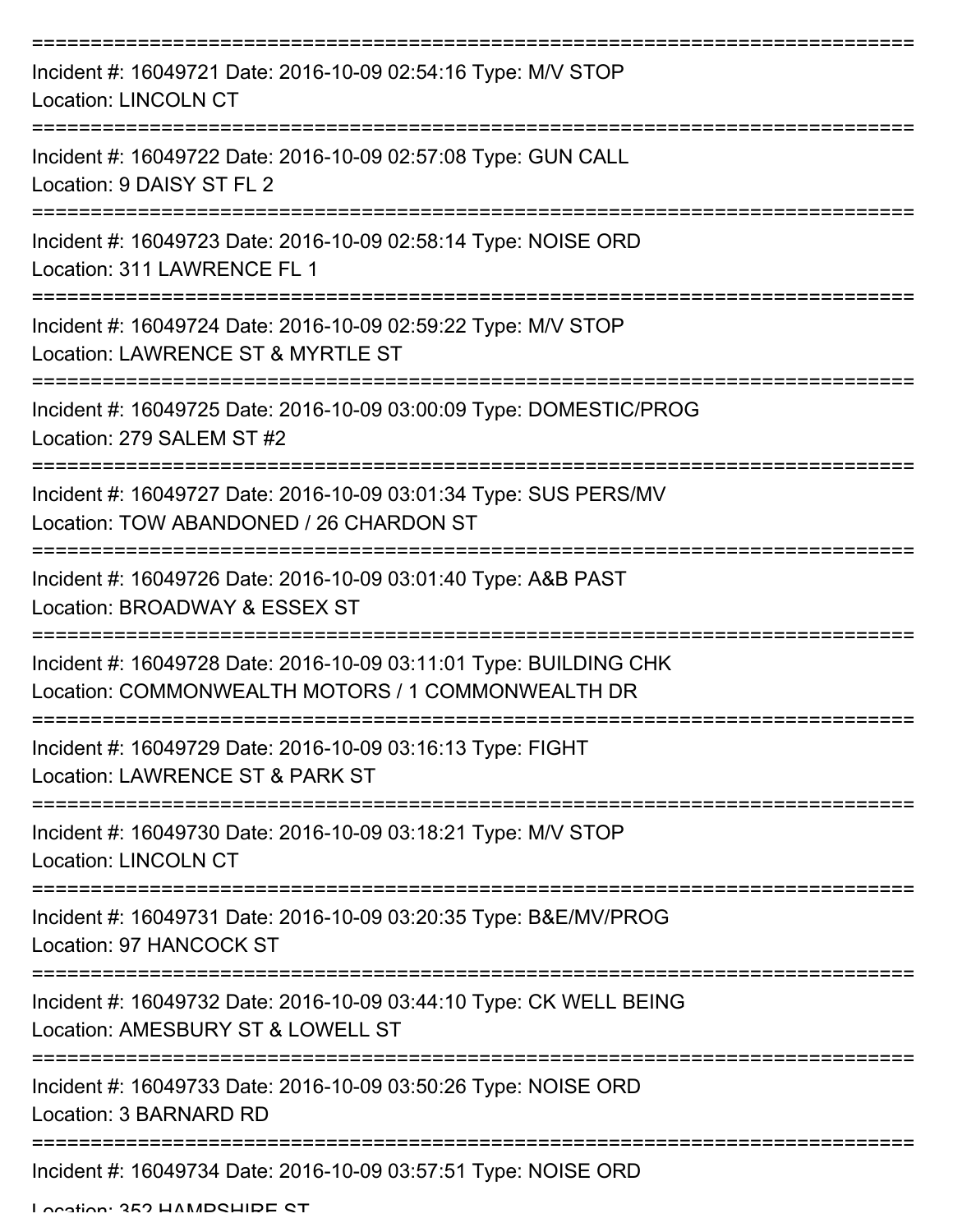| Incident #: 16049735 Date: 2016-10-09 03:58:25 Type: BUILDING CHK<br>Location: ESSEX ST & WARREN ST              |
|------------------------------------------------------------------------------------------------------------------|
| Incident #: 16049736 Date: 2016-10-09 04:05:37 Type: M/V STOP<br>Location: 97 HANCOCK ST                         |
| Incident #: 16049737 Date: 2016-10-09 04:44:18 Type: MISSING PERS<br>Location: 39 WOODLAND ST                    |
| Incident #: 16049738 Date: 2016-10-09 04:56:59 Type: KEEP PEACE<br>Location: 64 BOXFORD ST FL 2                  |
| Incident #: 16049739 Date: 2016-10-09 05:10:39 Type: LOCKOUT<br>Location: 71 BROOKFIELD ST FL 3                  |
| Incident #: 16049740 Date: 2016-10-09 05:28:11 Type: LARCENY/PAST<br>Location: 108 SUNSET AV                     |
| Incident #: 16049741 Date: 2016-10-09 05:39:26 Type: DISTURBANCE<br>Location: 87 E HAVERHILL ST FL 1             |
| Incident #: 16049742 Date: 2016-10-09 05:48:53 Type: MV/BLOCKING<br>Location: 60 ABBOTT ST                       |
| Incident #: 16049743 Date: 2016-10-09 06:54:32 Type: MEDIC SUPPORT<br>Location: 390 S UNION ST<br>-------------- |
| Incident #: 16049744 Date: 2016-10-09 07:28:02 Type: PARK & WALK<br>Location: BROADWAY & HAVERHILL ST            |
| Incident #: 16049745 Date: 2016-10-09 07:31:32 Type: DISTURBANCE<br>Location: CROSS ST & HAMPSHIRE ST            |
| Incident #: 16049746 Date: 2016-10-09 07:41:44 Type: M/V STOP<br>Location: 206 BROADWAY                          |
| Incident #: 16049747 Date: 2016-10-09 07:43:03 Type: M/V STOP<br>Location: 205 BROADWAY                          |
| Incident #: 16049748 Date: 2016-10-09 07:47:59 Type: M/V STOP<br>Location: DRACUT ST & S BROADWAY                |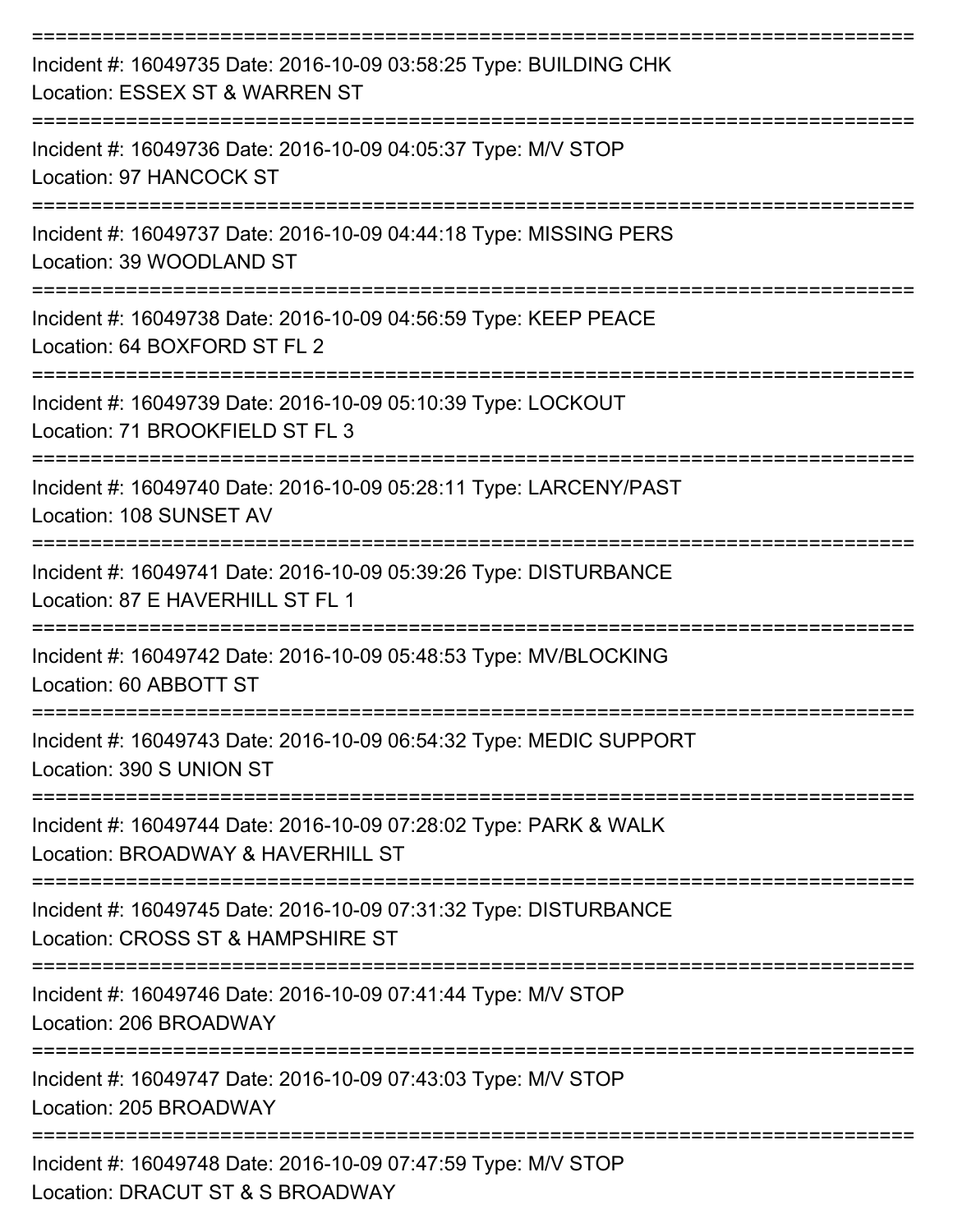| Incident #: 16049749 Date: 2016-10-09 07:56:51 Type: M/V STOP<br>Location: BRADFORD ST & BROADWAY                        |
|--------------------------------------------------------------------------------------------------------------------------|
| Incident #: 16049750 Date: 2016-10-09 07:59:09 Type: 911 HANG UP<br>Location: 203 HAVERHILL ST                           |
| Incident #: 16049751 Date: 2016-10-09 08:05:01 Type: M/V STOP<br>Location: S BROADWAY & SHATTUCK ST                      |
| Incident #: 16049752 Date: 2016-10-09 08:11:28 Type: M/V STOP<br>Location: HAVERHILL ST & WEST ST                        |
| -------------------<br>Incident #: 16049753 Date: 2016-10-09 08:35:39 Type: M/V STOP<br>Location: BRADFORD ST & BROADWAY |
| Incident #: 16049754 Date: 2016-10-09 08:41:36 Type: SUICIDE ATTEMPT<br>Location: 2 CHAMPLAIN AV #2                      |
| Incident #: 16049755 Date: 2016-10-09 09:16:27 Type: DISTURBANCE<br>Location: LAWRENCE GENERAL HOSPITAL / 1 GENERAL ST   |
| Incident #: 16049756 Date: 2016-10-09 09:43:01 Type: SUS PERS/MV<br><b>Location: 75 MANCHESTER ST</b>                    |
| Incident #: 16049757 Date: 2016-10-09 09:49:46 Type: DRUG VIO<br>Location: CUMBERLAND / 320 S BROADWAY                   |
| Incident #: 16049758 Date: 2016-10-09 10:05:33 Type: HIT & RUN M/V<br>Location: 109 E HAVERHILL ST                       |
| Incident #: 16049759 Date: 2016-10-09 10:27:00 Type: HIT & RUN M/V<br>Location: 53 PLEASANT ST                           |
| Incident #: 16049760 Date: 2016-10-09 10:36:13 Type: DISTURBANCE<br>Location: 296 E HAVERHILL ST                         |
| Incident #: 16049761 Date: 2016-10-09 10:51:19 Type: DOMESTIC/PROG<br>Location: 53 EUTAW ST                              |
| Incident #: 16049762 Date: 2016-10-09 11:07:43 Type: DOMESTIC/PAST<br>Location: 274 E HAVERHILL ST #21                   |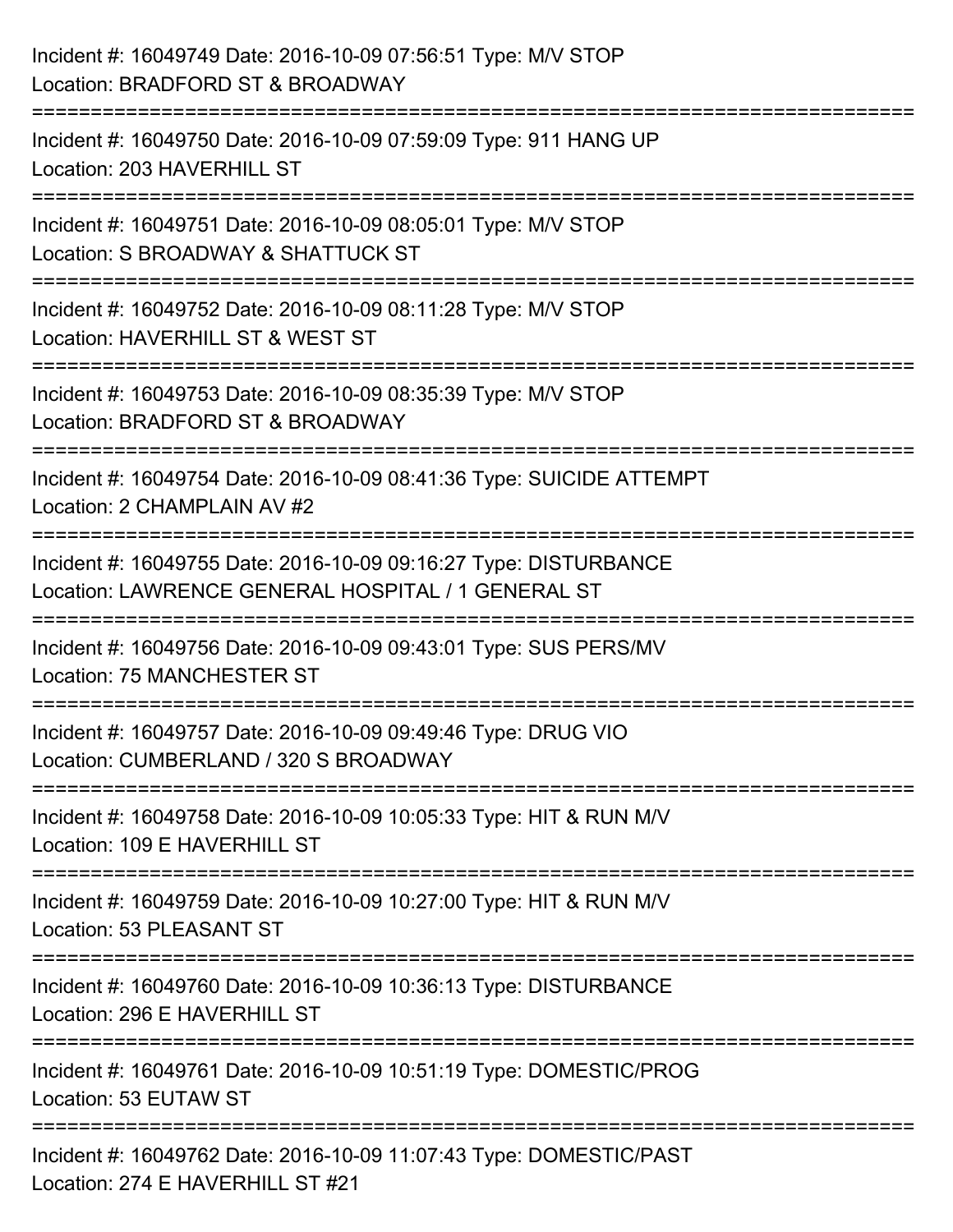Incident #: 16049763 Date: 2016-10-09 11:11:40 Type: DISTURBANCE Location: 135 ESSEX ST =========================================================================== Incident #: 16049764 Date: 2016-10-09 11:21:28 Type: ALARM/BURG Location: DOMINICAN ACCESORIES / 9 NEWBURY ST =========================================================================== Incident #: 16049765 Date: 2016-10-09 11:27:18 Type: M/V STOP Location: BROADWAY & LOWELL ST =========================================================================== Incident #: 16049766 Date: 2016-10-09 11:29:09 Type: M/V STOP Location: BROADWAY & LOWELL ST =========================================================================== Incident #: 16049767 Date: 2016-10-09 11:33:14 Type: M/V STOP Location: BROADWAY & LOWELL ST =========================================================================== Incident #: 16049768 Date: 2016-10-09 11:39:47 Type: M/V STOP Location: BROADWAY & LOWELL ST =========================================================================== Incident #: 16049769 Date: 2016-10-09 11:48:20 Type: M/V STOP Location: 178 BROADWAY =========================================================================== Incident #: 16049770 Date: 2016-10-09 11:49:16 Type: M/V STOP Location: 178 BROADWAY =========================================================================== Incident #: 16049771 Date: 2016-10-09 11:49:49 Type: M/V STOP Location: 178 BROADWAY =========================================================================== Incident #: 16049772 Date: 2016-10-09 11:50:39 Type: M/V STOP Location: 178 BROADWAY =========================================================================== Incident #: 16049774 Date: 2016-10-09 11:51:58 Type: MEDIC SUPPORT Location: 1 BEACON AV #207 =========================================================================== Incident #: 16049773 Date: 2016-10-09 11:52:15 Type: M/V STOP Location: 178 BROADWAY =========================================================================== Incident #: 16049775 Date: 2016-10-09 11:54:36 Type: M/V STOP Location: 178 BROADWAY =========================================================================== Incident #: 16049776 Date: 2016-10-09 11:55:42 Type: M/V STOP Location: 178 BROADWAY

===========================================================================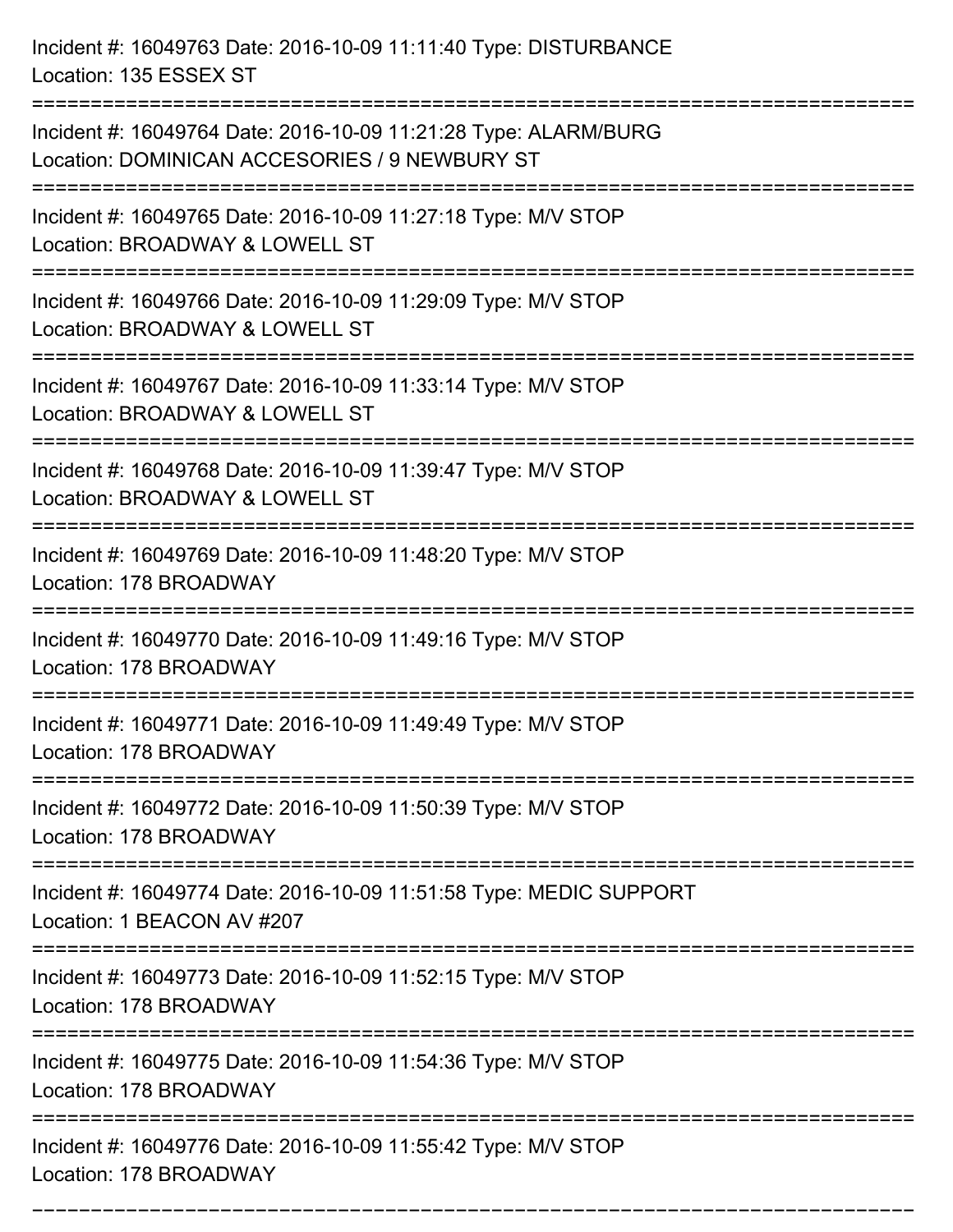| Incident #: 16049777 Date: 2016-10-09 11:57:29 Type: M/V STOP<br>Location: 178 BROADWAY                                              |
|--------------------------------------------------------------------------------------------------------------------------------------|
| Incident #: 16049778 Date: 2016-10-09 12:06:30 Type: CK WELL BEING<br>Location: CANAL ST & MARSTON ST                                |
| Incident #: 16049779 Date: 2016-10-09 12:07:32 Type: ALARM/BURG<br>Location: 6 GREEN ST                                              |
| Incident #: 16049780 Date: 2016-10-09 12:25:15 Type: ALARM/BURG<br>Location: 49 HAMLET ST                                            |
| Incident #: 16049781 Date: 2016-10-09 12:32:38 Type: M/V STOP<br>Location: BROADWAY & PARK ST<br>.-----------------------------      |
| Incident #: 16049782 Date: 2016-10-09 12:36:56 Type: INVESTIGATION<br>Location: 274 E HAVERHILL ST                                   |
| Incident #: 16049783 Date: 2016-10-09 12:44:59 Type: DOMESTIC/PAST<br>Location: 367 HOWARD ST #3                                     |
| Incident #: 16049784 Date: 2016-10-09 13:24:34 Type: MAN DOWN<br>Location: 101 WILLOW ST                                             |
| Incident #: 16049785 Date: 2016-10-09 13:26:44 Type: LARCENY/PAST<br>Location: ST MARY'S CHURCH / 205 HAMPSHIRE ST                   |
| Incident #: 16049786 Date: 2016-10-09 13:58:49 Type: AUTO ACC/PED<br>Location: HAMPSHIRE ST & HAVERHILL ST                           |
| Incident #: 16049787 Date: 2016-10-09 14:04:25 Type: ALARMS<br>Location: 119 TRENTON ST                                              |
| Incident #: 16049788 Date: 2016-10-09 14:33:11 Type: ALARM/BURG<br><b>Location: 80 SUNRAY ST</b><br>-------------------------------- |
| Incident #: 16049789 Date: 2016-10-09 15:01:49 Type: M/V STOP<br>Location: JACKSON ST & PARK ST                                      |
| Incident #: 16049790 Date: 2016-10-09 15:12:19 Type: DISTURBANCE<br>Location: 304 JACKSON ST                                         |
|                                                                                                                                      |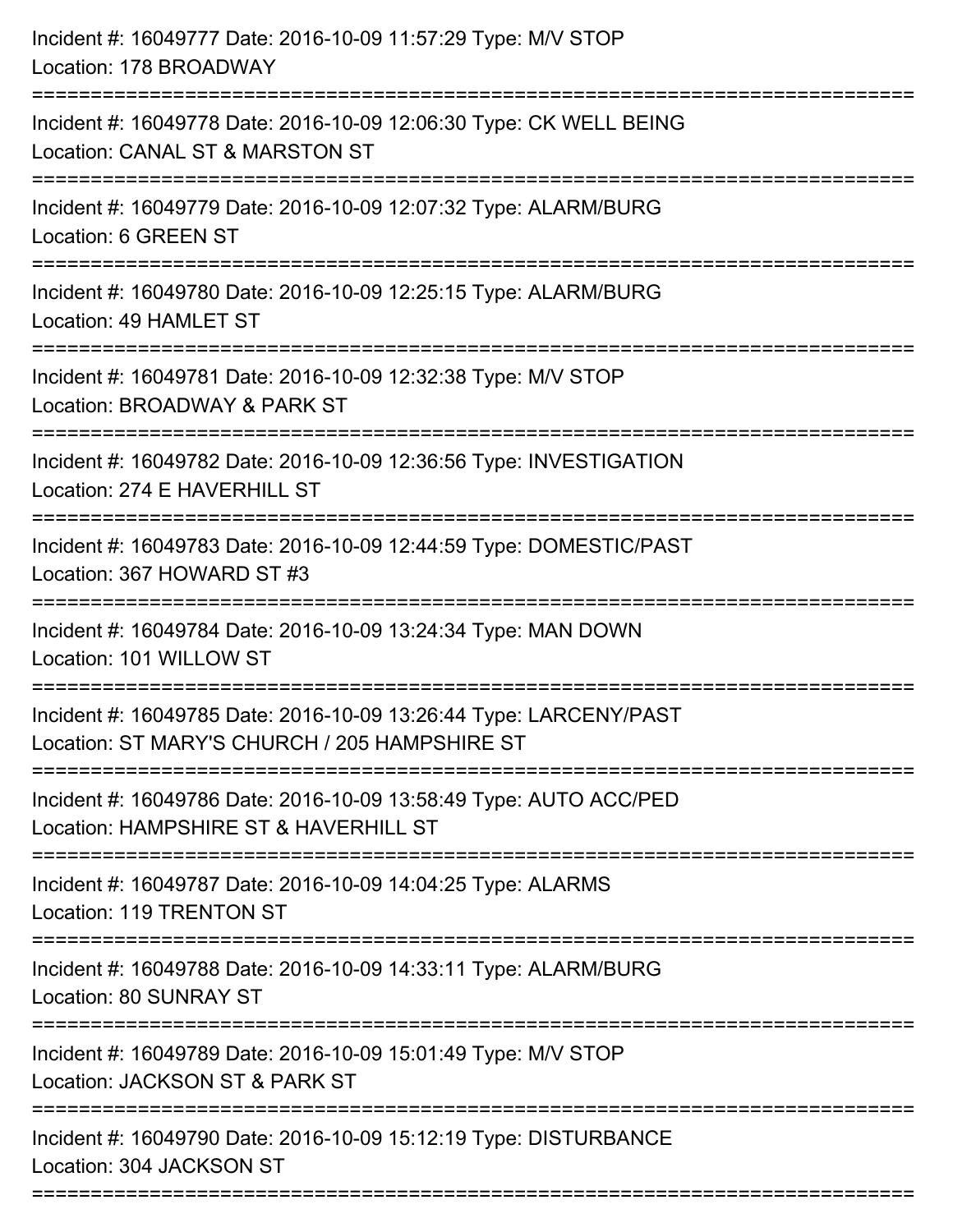Location: 48 LOUISBERG ST

| Incident #: 16049792 Date: 2016-10-09 16:14:30 Type: DOMESTIC/PAST<br><b>Location: 190 LAWRENCE ST</b>          |
|-----------------------------------------------------------------------------------------------------------------|
| Incident #: 16049793 Date: 2016-10-09 16:19:06 Type: TOW/REPOSSED<br>Location: 209 CRAWFORD ST                  |
| Incident #: 16049794 Date: 2016-10-09 16:21:13 Type: ALARM/BURG<br>Location: ST PATRICKS SCHOOL / 101 PARKER ST |
| Incident #: 16049795 Date: 2016-10-09 16:22:57 Type: HIT & RUN M/V<br>Location: 401 HIGH ST                     |
| Incident #: 16049796 Date: 2016-10-09 16:24:33 Type: 911 HANG UP<br>Location: 17 CANTON ST                      |
| Incident #: 16049797 Date: 2016-10-09 16:35:13 Type: LARCENY/PAST<br>Location: 236 HAMPSHIRE ST                 |
| Incident #: 16049798 Date: 2016-10-09 17:18:42 Type: HIT & RUN M/V<br>Location: OSGOOD ST & SALEM ST            |
| Incident #: 16049799 Date: 2016-10-09 17:36:44 Type: GENERAL SERV<br>Location: 77 SHAWSHEEN RD                  |
| Incident #: 16049800 Date: 2016-10-09 17:38:39 Type: TOW OF M/V<br>Location: ABANDONED / 34 YOUNG AV            |
| Incident #: 16049801 Date: 2016-10-09 17:44:37 Type: DISORDERLY<br>Location: 47 SPRINGFIELD ST                  |
| Incident #: 16049802 Date: 2016-10-09 17:47:47 Type: DISORDERLY<br>Location: 47 SPRINGFIELD ST                  |
| Incident #: 16049803 Date: 2016-10-09 17:48:53 Type: MEDIC SUPPORT<br>Location: 8 ROLLINS ST                    |
| Incident #: 16049804 Date: 2016-10-09 18:01:26 Type: MEDIC SUPPORT<br>Location: 42 MARBLE AV                    |
|                                                                                                                 |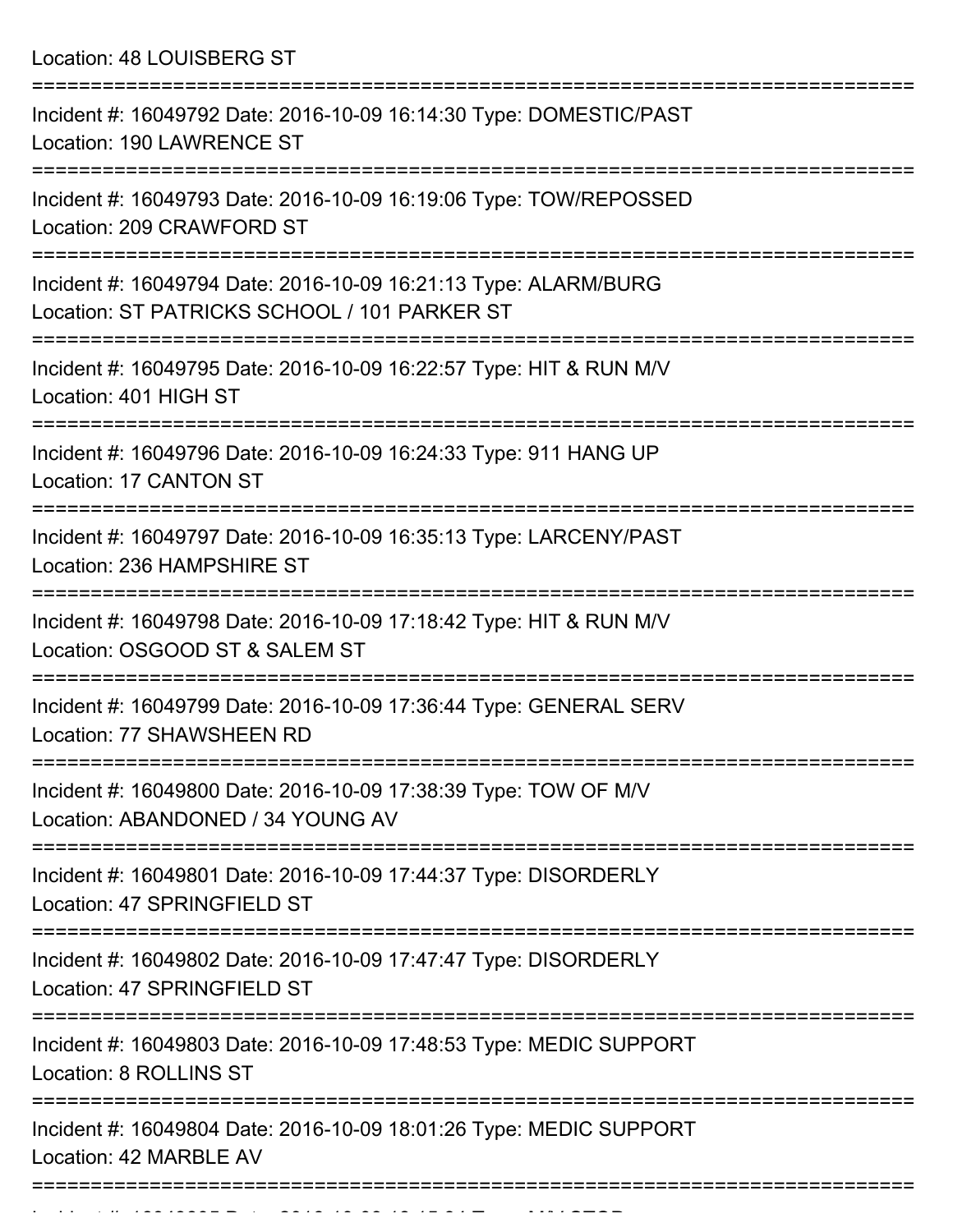Location: MERRIMACK ST & S UNION ST =========================================================================== Incident #: 16049806 Date: 2016-10-09 18:17:36 Type: MV/BLOCKING Location: 86 BOXFORD ST =========================================================================== Incident #: 16049807 Date: 2016-10-09 18:24:30 Type: M/V STOP Location: BROADWAY & ESSEX ST =========================================================================== Incident #: 16049808 Date: 2016-10-09 18:34:06 Type: SUS PERS/MV Location: CLIFTON ST & DRACUT ST =========================================================================== Incident #: 16049809 Date: 2016-10-09 18:35:24 Type: M/V STOP Location: S UNION ST & SPRINGFIELD ST =========================================================================== Incident #: 16049810 Date: 2016-10-09 18:36:57 Type: M/V STOP Location: 700 ESSEX ST =========================================================================== Incident #: 16049811 Date: 2016-10-09 18:47:21 Type: M/V STOP Location: 1 PARKER ST

===========================================================================

Incident #: 16049812 Date: 2016-10-09 18:50:23 Type: M/V STOP Location: BROADWAY & ESSEX ST

===========================================================================

Incident #: 16049813 Date: 2016-10-09 19:12:34 Type: AUTO ACC/PI

Location: 111 JACKSON ST

===========================================================================

Incident #: 16049815 Date: 2016-10-09 19:26:38 Type: UNWANTEDGUEST Location: 18 FRANKLIN ST #B506

===========================================================================

Incident #: 16049814 Date: 2016-10-09 19:26:41 Type: M/V STOP Location: AMESBURY ST & ESSEX ST

===========================================================================

Incident #: 16049816 Date: 2016-10-09 19:44:09 Type: M/V STOP

Location: GREENFIELD ST & LORING ST

===========================================================================

Incident #: 16049817 Date: 2016-10-09 19:47:36 Type: LARCENY/PAST Location: PHILLIPS ST

===========================================================================

===================================

Incident #: 16049818 Date: 2016-10-09 19:50:15 Type: DOMESTIC/PROG Location: 180 S UNION ST FL 3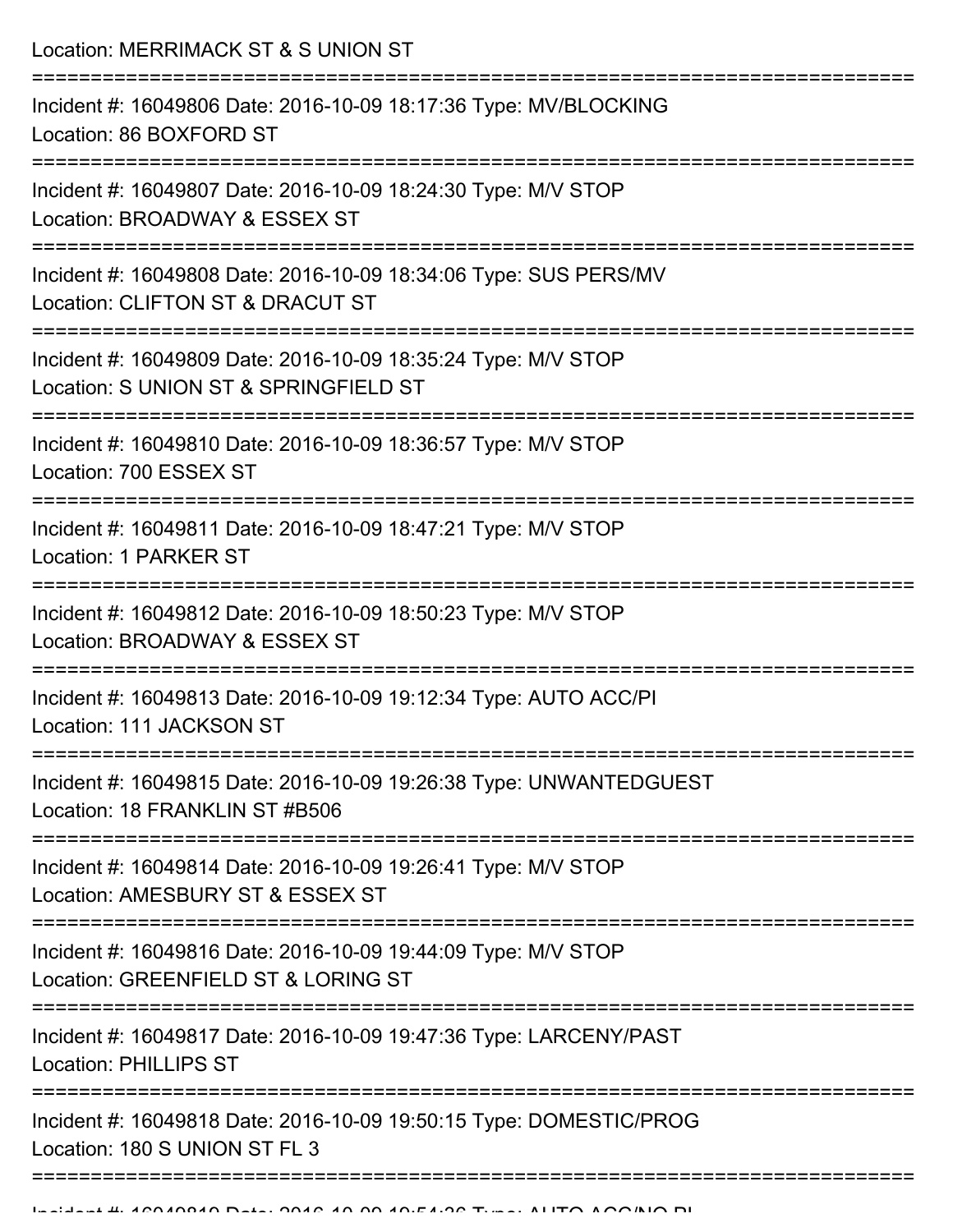| Location: HOLT ST & WATER ST                                                                                                                              |
|-----------------------------------------------------------------------------------------------------------------------------------------------------------|
| Incident #: 16049820 Date: 2016-10-09 21:33:28 Type: SUS PERS/MV<br>Location: 183 PARKER ST #4 FL 1                                                       |
| Incident #: 16049821 Date: 2016-10-09 22:10:38 Type: M/V STOP<br>Location: BAILEY ST & SHAWSHEEN RD<br>:=====================                             |
| Incident #: 16049822 Date: 2016-10-09 22:14:48 Type: M/V STOP<br>Location: AMESBURY ST & HAVERHILL ST                                                     |
| Incident #: 16049823 Date: 2016-10-09 22:18:14 Type: M/V STOP<br>Location: BROADWAY & CROSS ST                                                            |
| :======================<br>Incident #: 16049824 Date: 2016-10-09 22:49:11 Type: ALARM/BURG<br>Location: 6 GREEN ST                                        |
| Incident #: 16049825 Date: 2016-10-09 22:50:28 Type: THREATS<br>Location: 332 LAWRENCE ST FL 2<br>:===================<br>=============================== |
| Incident #: 16049826 Date: 2016-10-09 22:52:04 Type: M/V STOP<br>Location: HAVERHILL ST & PROSPECT ST                                                     |
| Incident #: 16049827 Date: 2016-10-09 23:09:18 Type: M/V STOP<br>Location: 20 KNOX ST                                                                     |
| Incident #: 16049828 Date: 2016-10-09 23:09:35 Type: AUTO ACC/UNK PI<br>Location: 108 HANCOCK ST                                                          |
| Incident #: 16049829 Date: 2016-10-09 23:11:23 Type: GENERAL SERV<br>Location: 17 BOXFORD ST FL 2                                                         |
| Incident #: 16049830 Date: 2016-10-09 23:26:36 Type: M/V STOP<br>Location: FERRY ST & HARRIMAN ST                                                         |
| Incident #: 16049831 Date: 2016-10-09 23:37:13 Type: MISSING PERS<br>Location: 528 ANDOVER ST                                                             |
| Incident #: 16049832 Date: 2016-10-09 23:37:35 Type: SUS PERS/MV<br>Location: 180 S UNION ST FL 3                                                         |
|                                                                                                                                                           |

Incident #: 16049833 Date: 2016-10-09 23:52:10 Type: DEATH SUDDEN